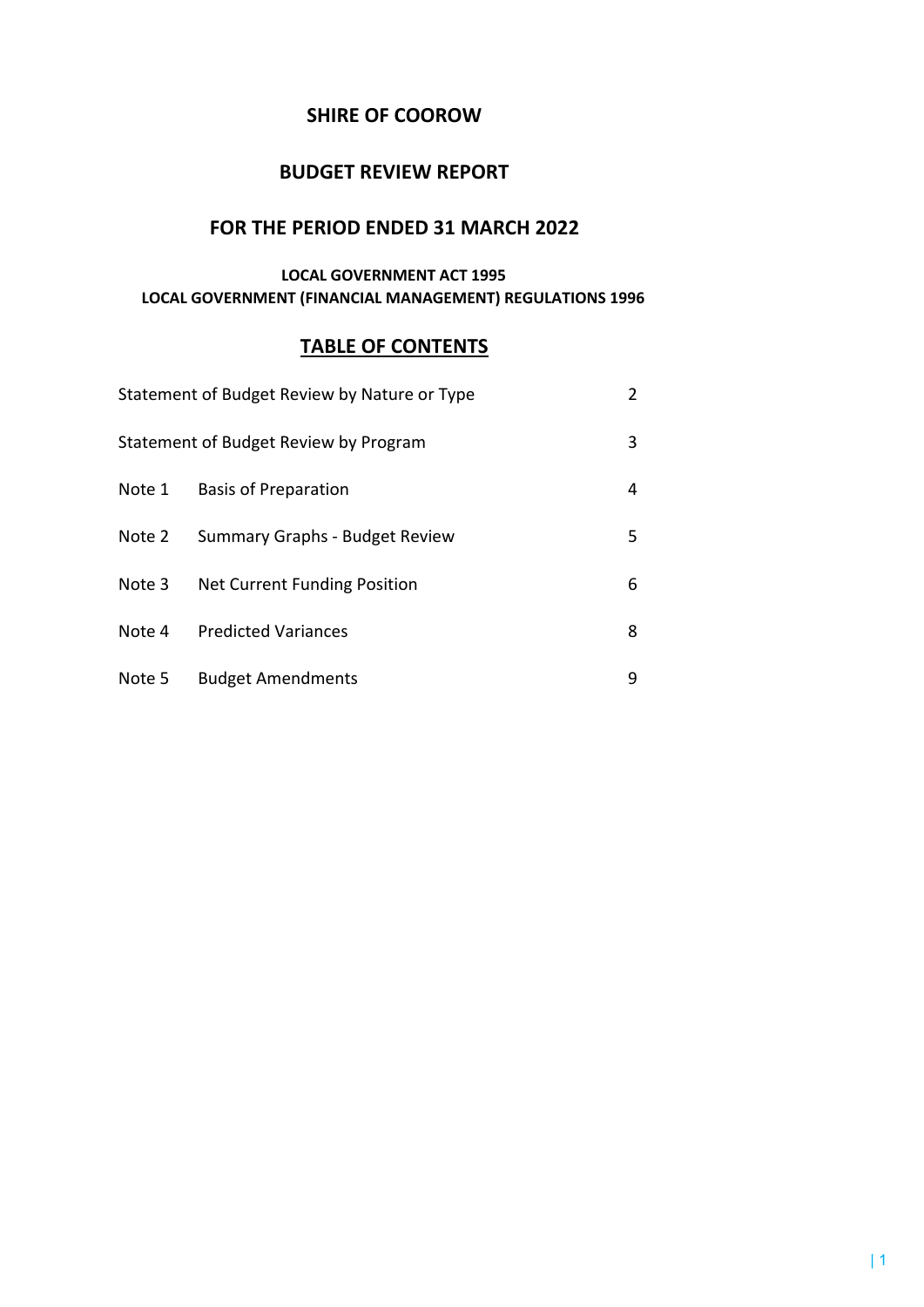|                                                                                   |                  | <b>Budget v Actual</b> |                             | <b>Predicted</b> |                                                    |                                  |                      |
|-----------------------------------------------------------------------------------|------------------|------------------------|-----------------------------|------------------|----------------------------------------------------|----------------------------------|----------------------|
|                                                                                   | <b>Note</b>      | Adopted<br>Budget (a)  | <b>YTD</b><br>Actual<br>(b) | Variance<br>(c)  | Variance<br>Timina<br>Permanent (Carryover)<br>(d) | <b>Year End</b><br>$(a)+(c)+(d)$ |                      |
| <b>OPERATING ACTIVITIES</b>                                                       |                  | \$                     | \$                          | \$               | \$                                                 | \$                               |                      |
| Net current assets at start of financial year<br>surplus/(deficit)                |                  | 2,708,331              | 2,576,741                   | (131,590)        | 0                                                  | 2,576,741                        |                      |
| <b>Revenue from operating activities (excluding rates)</b>                        |                  |                        |                             |                  |                                                    |                                  |                      |
| Specified area rates                                                              |                  | 13,617                 | 12,071                      | $\mathbf 0$      | 0                                                  | 13,617                           |                      |
| Operating grants, subsidies and contributions                                     |                  | 1,593,768              | 1,239,743                   | 33,000           | 0                                                  | 1,626,768                        |                      |
| Fees and charges                                                                  |                  | 625,155                | 646,192                     | 37,745           | 0                                                  | 662,900                          |                      |
| Interest earnings                                                                 |                  | 44,291                 | 33,997                      | (20,000)         | 0                                                  | 24,291                           | $\blacktriangledown$ |
| Other revenue                                                                     |                  | 26,050                 | 19,867                      | 0                | 0                                                  | 26,050                           |                      |
| Profit on asset disposals                                                         |                  | 79,238                 | 0                           | 0                | 0                                                  | 79,238                           |                      |
| <b>Expenditure from operating activities</b>                                      |                  | 2,382,119              | 1,951,870                   | 50,745           | 0                                                  | 2,432,864                        |                      |
| Employee costs                                                                    |                  | (2,323,925)            | (1,683,959)                 | (10,000)         | 0                                                  | (2,333,925)                      |                      |
| Materials and contracts                                                           |                  | (3,046,241)            | (1,682,048)                 | (78, 128)        | 0                                                  | (3, 124, 369)                    |                      |
| Utility charges                                                                   |                  | (327, 216)             | (198, 360)                  | 0                | 0                                                  | (327, 216)                       |                      |
| Depreciation on non-current assets                                                |                  | (6,408,439)            | (4,861,148)                 | 0                | 0                                                  | (6,408,439)                      |                      |
| Interest expenses                                                                 |                  | (40,009)               | (2,756)                     | 0                | 0                                                  | (40,009)                         |                      |
| Insurance expenses                                                                |                  | (208, 305)             | (196, 504)                  | (1,080)          | 0                                                  | (209, 385)                       |                      |
| Other expenditure                                                                 |                  | (79, 659)              | (45, 828)                   | (1,500)          | 0                                                  | (81, 159)                        |                      |
| Loss on asset disposals                                                           |                  | (24, 504)              | 0                           | 0                | 0                                                  | (24, 504)                        |                      |
|                                                                                   |                  | (12, 458, 298)         | (8,670,604)                 | (90, 708)        | 0                                                  | (12,549,006)                     |                      |
| Non-cash amounts excluded from operating activities                               |                  | 6,355,144              | 4,861,173                   |                  |                                                    | 6,355,144                        |                      |
| Amount attributable to operating activities                                       |                  | (1,012,704)            | 719,180                     | (171, 553)       | 0                                                  | (1, 184, 257)                    |                      |
| <b>INVESTING ACTIVITIES</b>                                                       |                  |                        |                             |                  |                                                    |                                  |                      |
| Non-operating grants, subsidies and contributions                                 |                  | 7,271,625              | 665,203                     | (4,230,000)      | 0                                                  | 3,041,625                        |                      |
| Purchase land and buildings                                                       |                  | (2,772,000)            | (142, 748)                  | (200,000)        | 0                                                  | (2,972,000)                      |                      |
| Purchase plant and equipment<br>Purchase and construction of infrastructure-roads |                  | (1, 125, 480)          | (419, 918)                  | (4, 575)         | 0                                                  | (1, 130, 055)                    | ▲                    |
| Purchase and construction of infrastructure-other                                 |                  | (2,089,473)            | (931, 163)                  | 0<br>526,128     | 0<br>0                                             | (2,089,473)                      | $\blacktriangledown$ |
| Proceeds from self supporting loans                                               |                  | (6,664,861)<br>29,307  | (226, 481)<br>11,627        | 0                | 0                                                  | (6, 138, 733)<br>29,307          |                      |
| Proceeds from disposal of assets                                                  |                  | 240,328                | 0                           | 0                | 0                                                  | 240,328                          |                      |
| Proceeds on disposals of financial assets at fair value                           |                  | (1,939)                | 0                           | 0                | 0                                                  | (1,939)                          |                      |
|                                                                                   |                  | (5, 112, 493)          | (1,043,481)                 | (3,908,447)      | 0                                                  | (9,020,940)                      |                      |
| Non-cash amounts excluded from investing activities                               |                  | 0                      | 0                           |                  |                                                    | 0                                |                      |
| Amount attributable to investing activities                                       |                  | (5, 112, 493)          | (1,043,481)                 | (3,908,447)      | 0                                                  | (9,020,940)                      |                      |
| <b>FINANCING ACTIVITIES</b>                                                       |                  |                        |                             |                  |                                                    |                                  |                      |
| Repayment of debentures                                                           |                  | (243, 039)             | (11, 627)                   | 0                | 0                                                  | (243, 039)                       |                      |
| Proceeds from new borrowings                                                      |                  | 2,350,000              | 0                           | 4,230,000        |                                                    | 6,580,000                        |                      |
| Transfers to cash backed reserves (restricted assets)                             |                  | (130, 100)             | (260)                       | 0                | 0                                                  | (130, 100)                       |                      |
| Transfers from cash backed reserves (restricted assets)                           |                  | 659,688                | 0                           | (150,000)        | 0                                                  | 509,688                          |                      |
| Amount attributable to financing activities                                       |                  | 2,636,549              | (11, 887)                   | 4,080,000        | 0                                                  | 6,716,549                        |                      |
| Budget deficiency before general rates                                            |                  | (3,488,648)            | (336, 188)                  | 0                | 0                                                  | (3,488,648)                      |                      |
| Estimated amount to be raised from general rates                                  |                  | 3,488,648              | 3,480,003                   | 0                | 0                                                  | 3,488,648                        |                      |
| <b>Closing funding surplus(deficit)</b>                                           | 3 <sub>(c)</sub> | 0                      | 3,143,815                   | 0                | 0                                                  | 0                                |                      |

 $\overline{\phantom{0}}$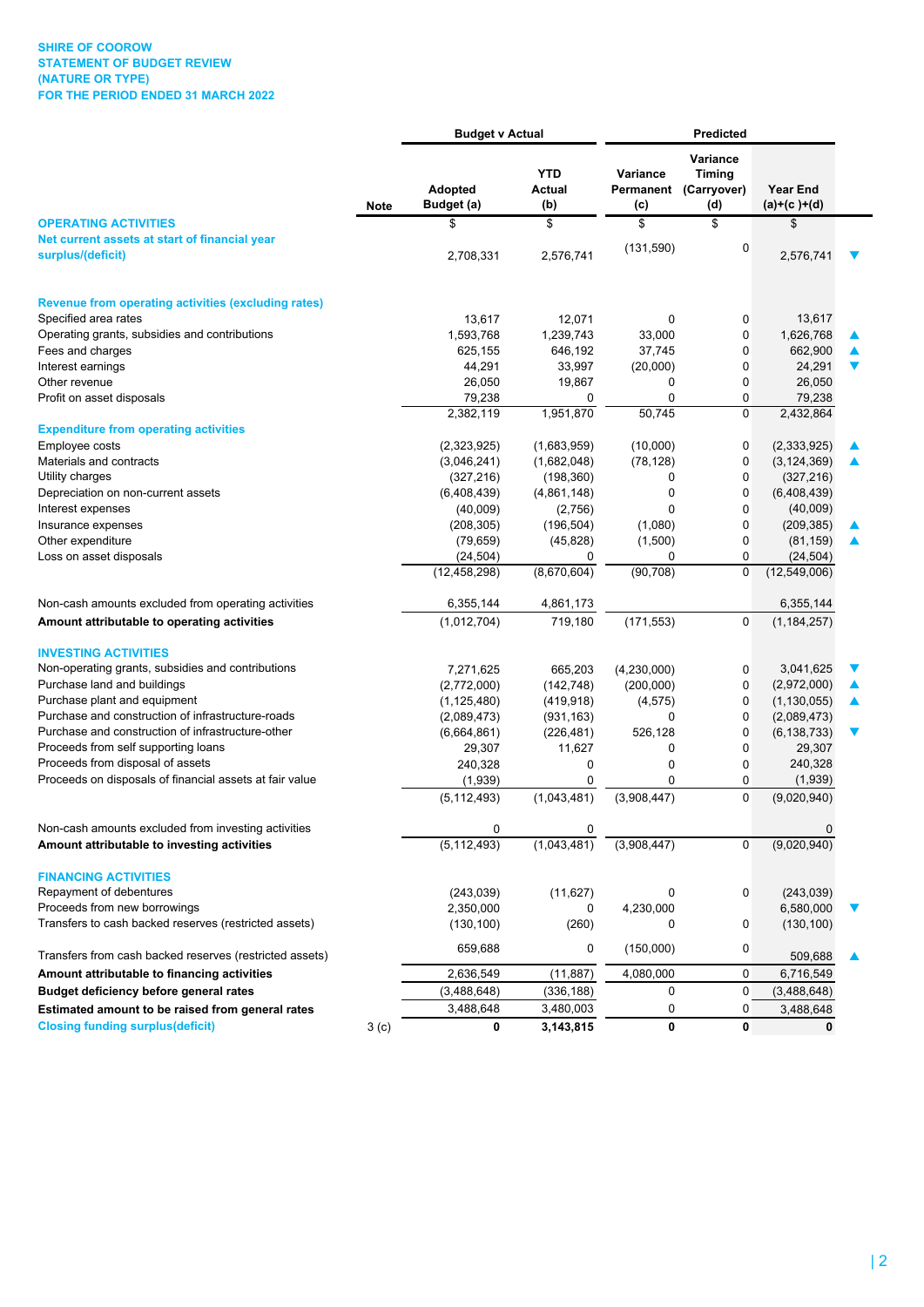### **SHIRE OF COOROW STATEMENT OF BUDGET REVIEW (STATUTORY REPORTING PROGRAM) FOR THE PERIOD ENDED 31 MARCH 2022**

|                                                                       |                  | <b>Budget v Actual</b>   |                  |                  |                           |                           |                             |
|-----------------------------------------------------------------------|------------------|--------------------------|------------------|------------------|---------------------------|---------------------------|-----------------------------|
|                                                                       |                  | Adopted<br>Annual        | <b>YTD</b>       | Variance         | Variance<br><b>Timing</b> |                           |                             |
|                                                                       | Note             | <b>Budget</b><br>(a)     | Actual<br>(b)    | Permanent<br>(c) | (Carryover)<br>(d)        | Year End<br>$(a)+(c)+(d)$ | <b>Material</b><br>Variance |
| <b>OPERATING ACTIVITIES</b>                                           |                  | \$                       | \$               | \$               | \$                        | S                         |                             |
| Net current assets at start of financial year surplus/(deficit)       |                  | 2,708,331                | 2,576,741        | (131, 590)       | 0                         | 2,576,741                 |                             |
| <b>Revenue from operating activities (excluding rates)</b>            |                  |                          |                  |                  |                           |                           |                             |
| Governance                                                            |                  | 0                        | 7,056            | 5,000            | 0                         | 5,000                     |                             |
| General purpose funding                                               |                  | 1,378,745                | 951,505          | (20,000)         | 0                         | 1,358,745                 |                             |
| Law, order, public safety                                             |                  | 79,141                   | 96,321           | 0                | 0                         | 79,141                    |                             |
| Health                                                                |                  | 2,440                    | 1,567            | 0                | $\mathbf 0$               | 2,440                     |                             |
| Education and welfare                                                 |                  | 36,000                   | 25,666           | 0                | 0                         | 36,000                    |                             |
| Housing                                                               |                  | 73,500                   | 58,138           | 0                | 0                         | 73,500                    |                             |
| Community amenities                                                   |                  | 327,186                  | 353,999          | 65,745           | 0                         | 392,931                   | ▲                           |
| Recreation and culture                                                |                  | 26,586                   | 43,838           | 0                | 0                         | 26,586                    |                             |
| Transport                                                             |                  | 239,069                  | 158,430          | 0                | $\mathbf 0$               | 239,069                   |                             |
| Economic services                                                     |                  | 106,052                  | 108,428          | 0                | 0                         | 106,052                   |                             |
| Other property and services                                           |                  | 113,400                  | 146,921          | $\mathbf 0$      | 0                         | 113,400                   |                             |
| <b>Expenditure from operating activities</b>                          |                  | 2,382,119                | 1,951,870        | 50,745           | 0                         | 2,432,864                 |                             |
| Governance                                                            |                  | (774, 756)               | (447, 319)       | 37,420           | 0                         | (737, 336)                |                             |
| General purpose funding                                               |                  | (364, 502)               | (256, 259)       | 0                | 0                         | (364, 502)                |                             |
| Law, order, public safety                                             |                  | (648, 185)               | (569, 118)       | 0                | 0                         | (648, 185)                |                             |
| Health                                                                |                  | (181, 937)               | (118, 582)       | 0                | $\mathbf 0$               | (181, 937)                |                             |
| Education and welfare                                                 |                  | (199, 112)               | (75, 349)        | (5,000)          | 0                         | (204, 112)                |                             |
| Housing                                                               |                  | (30, 768)                | (39, 592)        | $\Omega$         | $\mathbf 0$               | (30, 768)                 |                             |
| Community amenities                                                   |                  | (1,085,604)              | (567, 244)       | (68,000)         | 0                         | (1, 153, 604)             |                             |
| Recreation and culture                                                |                  | (2,027,326)              | (1,555,820)      | (40,000)         | 0                         | (2,067,326)               |                             |
| Transport                                                             |                  | (6,581,909)              | (4,712,052)      | 0                | $\mathbf 0$               | (6,581,909)               |                             |
| Economic services                                                     |                  | (507, 046)               | (233, 252)       | (15, 128)        | 0                         | (522, 174)                |                             |
| Other property and services                                           |                  | (57, 153)                | (96, 018)        | 0                | 0                         | (57, 153)                 |                             |
|                                                                       |                  | (12, 458, 298)           | (8,670,604)      | (90, 708)        | 0                         | (12,549,006)              |                             |
| Non-cash amounts excluded from operating activities                   |                  | 6,355,144                | 4,861,173        |                  |                           | 6,355,144                 |                             |
| Amount attributable to operating activities                           |                  | (1,012,704)              | 719,180          | (171, 553)       | $\mathbf 0$               | (1, 184, 257)             |                             |
| <b>INVESTING ACTIVITIES</b>                                           |                  |                          |                  |                  |                           |                           |                             |
| Non-operating grants, subsidies and contributions                     |                  | 7,271,625                | 665,203          | (4,230,000)      | 0                         | 3,041,625                 |                             |
| Purchase land and buildings                                           |                  | (2,772,000)              | (142, 748)       | (200,000)        | 0                         | (2,972,000)               |                             |
| Purchase plant and equipment                                          |                  | (1, 125, 480)            | (419, 918)       | (4, 575)         | 0                         | (1, 130, 055)             |                             |
| Purchase and construction of infrastructure - roads                   |                  | (2,089,473)              | (931, 163)       | 0                | 0                         | (2,089,473)               |                             |
| Purchase and construction of infrastructure - other                   |                  | (6,664,861)              | (226, 481)       | 526,128          | 0                         | (6, 138, 733)             | ▼                           |
| Proceeds from self supporting loans                                   |                  | 29,307                   | 11,627           | 0                | 0                         | 29,307                    |                             |
| Proceeds from disposal of assets<br>Proceeds from sale of investments |                  | 240,328                  | 0                | 0                | 0                         | 240,328                   |                             |
|                                                                       |                  | (1,939)<br>(5, 112, 493) | 0<br>(1,043,481) | 0<br>(3,908,447) | 0<br>$\Omega$             | (1,939)<br>(9,020,940)    |                             |
| Non-cash amounts excluded from investing activities                   |                  | 0                        | 0                | 0                | 0                         | 0                         |                             |
| Amount attributable to investing activities                           |                  | (5, 112, 493)            | (1,043,481)      | (3,908,447)      | 0                         | (9,020,940)               |                             |
| <b>FINANCING ACTIVITIES</b>                                           |                  |                          |                  |                  |                           |                           |                             |
| Repayment of borrowings                                               |                  | (243, 039)               | (11, 627)        | 0                | 0                         | (243, 039)                |                             |
| Proceeds from new borrowings                                          |                  | 2,350,000                | 0                | 4,230,000        | 0                         | 6,580,000                 |                             |
| Transfers to cash backed reserves (restricted assets)                 |                  | (130, 100)               | (260)            | 0                | 0                         | (130, 100)                |                             |
| Transfers from cash backed reserves (restricted assets)               |                  | 659,688                  | 0                | (150,000)        | 0                         | 509,688                   |                             |
| Amount attributable to financing activities                           |                  | 2,636,549                | (11, 887)        | 4,080,000        | 0                         | 6,716,549                 |                             |
| Budget deficiency before general rates                                |                  | (3,488,648)              | (336, 188)       | 0                | $\pmb{0}$                 | (3,488,648)               |                             |
| Estimated amount to be raised from general rates                      |                  | 3,488,648                | 3,480,003        | 0                | 0                         | 3,488,648                 |                             |
| <b>Closing Funding Surplus(Deficit)</b>                               | 3 <sub>(c)</sub> | 0                        | 3,143,815        | 0                | 0                         | 0                         |                             |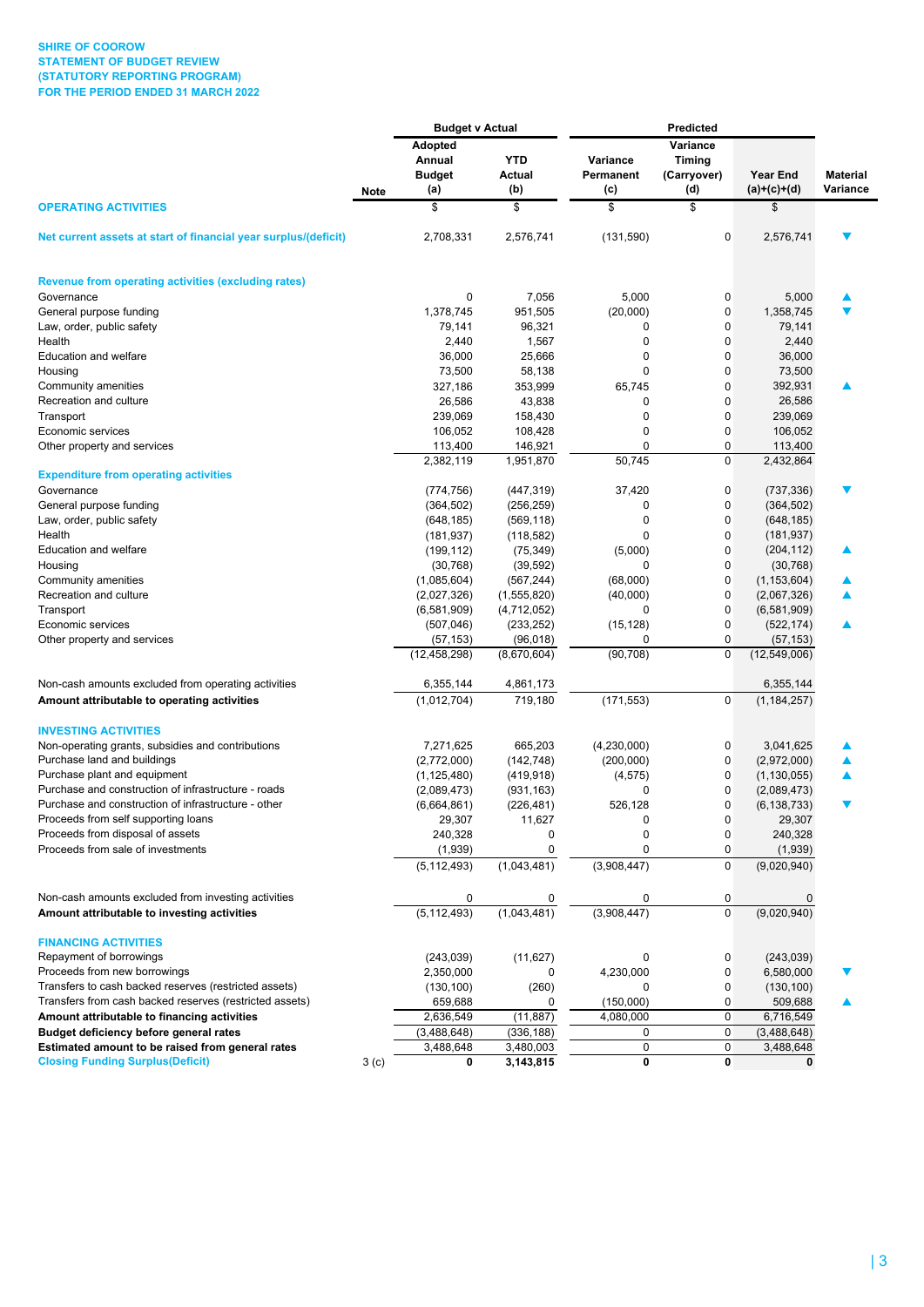### **SHIRE OF COOROW NOTES TO AND FORMING PART OF THE BUDGET REVIEW REPORT FOR THE PERIOD ENDED 31 MARCH 2022**

### **1. BASIS OF PREPARATION**

The budget review has been prepared in accordance with Australian Accounting The preparation of a budget review in conformity with Australian Accounting Standards (as they apply to local governments and not-for-profit enti Standards (as they apply to local governments and not-for-profit entities) and interpretations of the Australian Accounting Standards Board, and the *Local* assumptions that effect the application of policies and reported amounts of Government Act 1995 and accompanying regulations. **Accord 2016** assets and liabilities, income and expenses.

The *Local Government Act 1995* and accompanying Regulations take precedence The estimates and associated assumptions are based on historical experience over Australian Accounting Standards where they are inconsistent. and various other factors that are believed to be reasonable under the

vested land is a right-of-use asset to be measured at cost. All right-of-use other sources. Actual results may differ from these estimates. assets (other than vested improvements) under zero cost concessionary leases are measured at zero cost rather than at fair value. The exception **ROUNDING OFF FIGURES** is vested improvements on concessionary land leases such as roads. All figures shown in this budget review are rounded to the nearest dollar. buildings or other infrastructure which continue to be reported at fair value, as opposed to the vested land which is measured at zero cost. The **2021-22 ACTUAL BALANCES** measurement of vested improvements at fair value is a departure from *AASB 16* Balances shown in this budget review report as YTD Actual are as forecast which would have required the Shire of Coorow to measure any at the time of budget review preparation and are subject to final adjustments. vested improvements at zero cost.

Accounting policies which have been adopted in the preparation of this budget Unless otherwise stated, the budget comparative figures shown in the budget review have been consistently applied unless stated otherwise. Except for cash review relate to the original budget estimate for the relevant item of disclosure. flow and rate setting information, the budget review has been prepared on the accrual basis and is based on historical costs, modified, where applicable, by the measurement at fair value of selected non-current assets, financial assets and liabilities.

### **THE LOCAL GOVERNMENT REPORTING ENTITY**

All funds through which the Shire of Coorow controls resources to carry on its functions have been included in the financial statements forming part of this budget review.

In the process of reporting on the local government as a single unit, all transactions and balances between those Funds (for example, loans and transfers between Funds) have been eliminated.

All monies held in the Trust Fund are excluded from the financial statements.

#### **CRITICAL ACCOUNTING ESTIMATES**

circumstances; the results of which form the basis of making the judgements The *Local Government (Financial Management) Regulations 1996* specify that about carrying values of assets and liabilities that are not readily apparent from

#### **BUDGET COMPARATIVE FIGURES**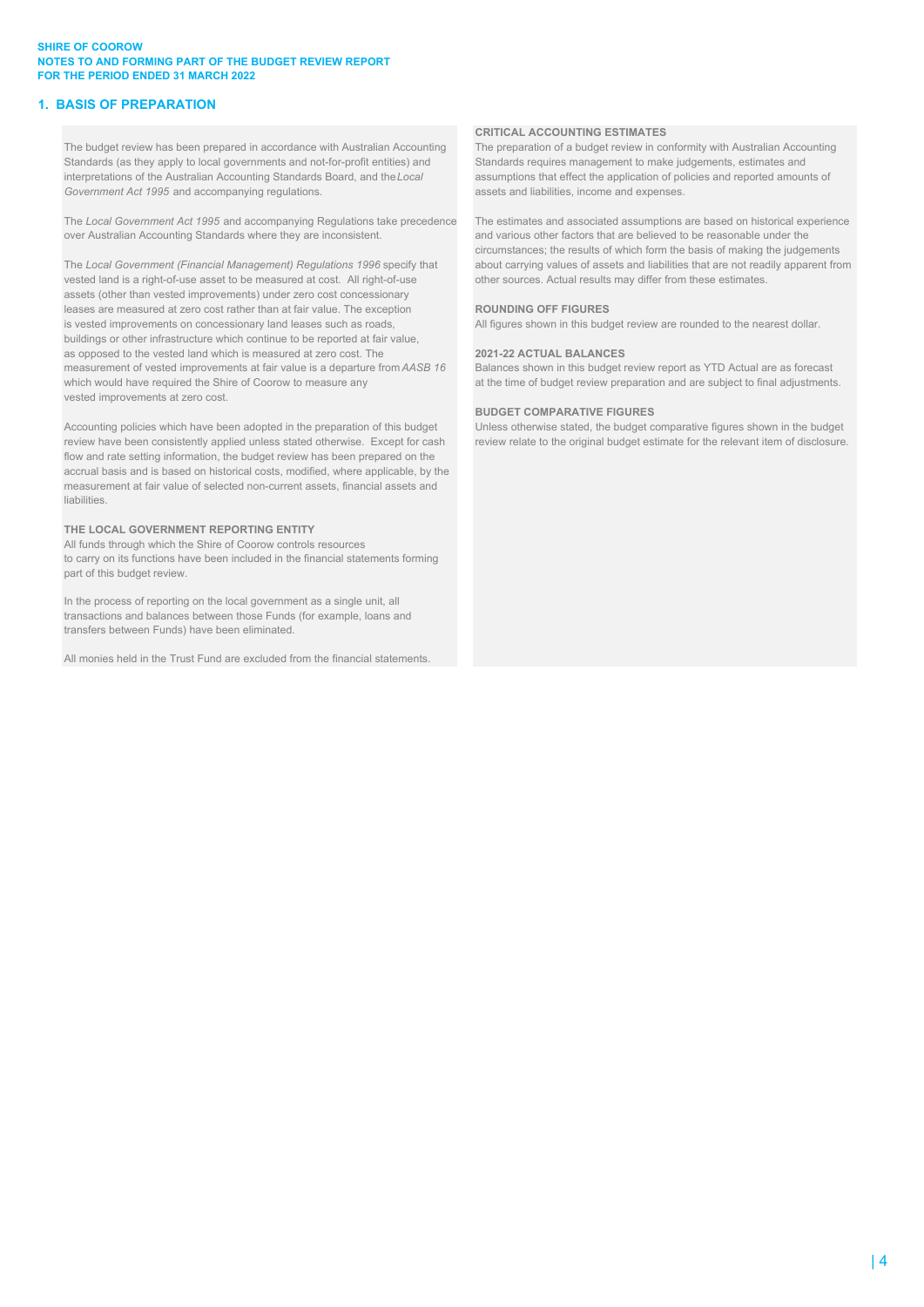## **SHIRE OF COOROWSUMMARY GRAPHS ‐ BUDGET REVIEW FOR THE PERIOD ENDED 31 MARCH 2022**

## **2. SUMMARY GRAPHS - BUDGET REVIEW**





## Capital Expenditure





This information is to be read in conjunction with the accompanying financial statements and notes.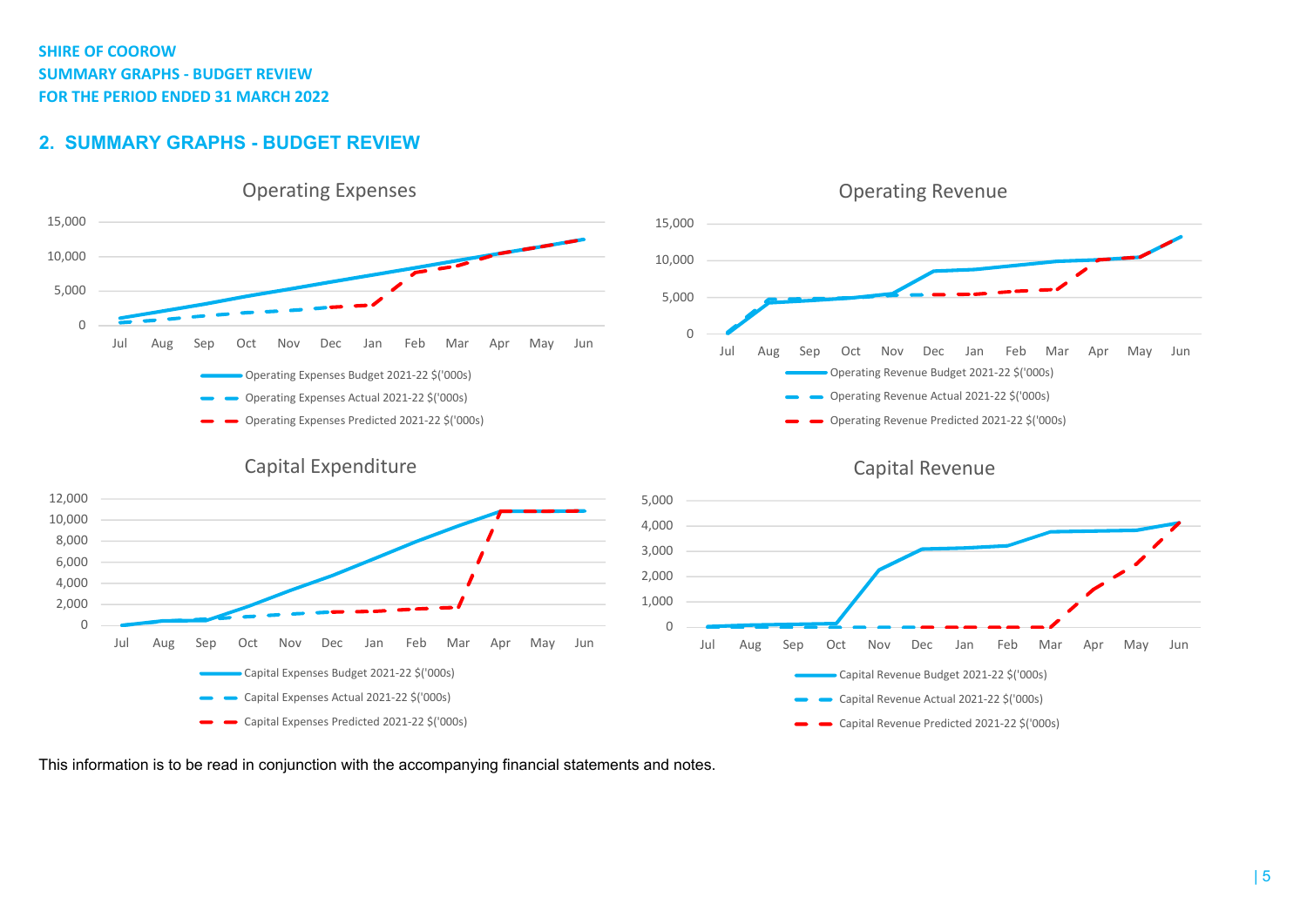#### **3 NET CURRENT FUNDING POSTION**

**EXPLANATION OF DIFFERENCE IN NET CURRENT ASSETS AND SURPLUS/(DEFICIT)**

#### **Operating activities excluded from budgeted deficiency**

When calculating the budget deficiency for the purpose of Section 6.2 (2)(c) of the*Local Government Act 1995* the following amounts have been excluded as provided by *Local Government (Financial Management) Regulation 32* which will not fund the budgeted expenditure.

### **(a) Operating activities excluded from budgeted deficiency**

The following non-cash revenue or expenditure has been excluded from operating activities within the Rate Setting Statement.

|     |                                                                                                                                                                                                                 | <b>Actual - Used for</b><br>Budget 30 June 2021 | <b>Audited Actual 30</b><br><b>June 2021</b> | Budget 30 June 2022 | <b>Actual 31 March</b><br>2022 |
|-----|-----------------------------------------------------------------------------------------------------------------------------------------------------------------------------------------------------------------|-------------------------------------------------|----------------------------------------------|---------------------|--------------------------------|
|     | <b>Adjustments to operating activities</b>                                                                                                                                                                      |                                                 |                                              | \$                  | \$                             |
|     | Less: Profit on asset disposals                                                                                                                                                                                 | (56, 632)                                       | (56, 632)                                    | (79, 238)           | $\mathbf 0$                    |
|     | Add: Loss on asset disposals                                                                                                                                                                                    | 36,200                                          | 36,200                                       | 24,504              | $\mathbf 0$                    |
|     | Add: Depreciation on non-current assets                                                                                                                                                                         | 6.423.747                                       | 6.405.165                                    | 6,408,439           | 4,861,148                      |
|     | Movement in current employee provisions associated with restricted cash                                                                                                                                         | 1,617                                           | 1,617                                        | 1,439               | 25                             |
|     | Non-cash amounts excluded from operating activities                                                                                                                                                             | 6,404,932                                       | 6,386,350                                    | 6,355,144           | 4,861,173                      |
| (b) | Investing activities excluded from budgeted deficiency                                                                                                                                                          |                                                 |                                              |                     |                                |
|     | The following non-cash revenue or expenditure has been excluded<br>from amounts attributable to investing activities within the Rate Setting<br>Statement in accordance with Financial Management Regulation 32 |                                                 |                                              |                     |                                |
|     | <b>Adjustments to investing activities</b>                                                                                                                                                                      |                                                 |                                              |                     |                                |
|     | Less: Movement in unspent non-operating grants liability                                                                                                                                                        | (190, 042)                                      | 0                                            | 0                   | 0                              |
|     | Non cash amounts excluded from investing activities                                                                                                                                                             | (190, 042)                                      | $\Omega$                                     | 0                   | $\overline{0}$                 |
| C)  | Current assets and liabilities excluded from budgeted deficiency                                                                                                                                                |                                                 |                                              |                     |                                |
|     | The following current assets and liabilities have been excluded<br>from the net current assets used in the Rate Setting Statement.                                                                              |                                                 |                                              |                     |                                |
|     | <b>Adjustments to net current assets</b>                                                                                                                                                                        |                                                 |                                              |                     |                                |
|     | Less: Restricted cash                                                                                                                                                                                           | (1,929,114)                                     | (1,929,114)                                  | (1, 399, 526)       | (1,929,374)                    |
|     | Less: Current portion of self supporting loans receivable                                                                                                                                                       | (28, 432)                                       | (28, 432)                                    | (28, 282)           | (16, 805)                      |
|     | Add: Long term borrowings                                                                                                                                                                                       | 23,432                                          | 23,432                                       | 76,033              | 11,805                         |
|     | Add: Provisions - employee benefit provisions held in reserve                                                                                                                                                   | 185,082                                         | 185,055                                      | 186,521             | 185,107                        |
|     | Add: Current portion of lease liability                                                                                                                                                                         | 4.082                                           | 4,111                                        | 4.082               | 4,111                          |
|     | <b>Total adjustments to net current assets</b>                                                                                                                                                                  | (1,744,950)                                     | (1,744,948)                                  | (1, 161, 172)       | (1,745,156)                    |
| d)  | <b>Composition of estimated net current assets</b>                                                                                                                                                              |                                                 |                                              |                     |                                |
|     | <b>Current assets</b>                                                                                                                                                                                           |                                                 |                                              |                     |                                |
|     | Cash unrestricted                                                                                                                                                                                               | 2,988,345                                       | 3,028,980                                    | 20,075              | 2,869,488                      |
|     | Cash restricted                                                                                                                                                                                                 | 2,119,156                                       | 2,145,789                                    | 1,589,568           | 1,929,374                      |
|     | Financial assets - unrestricted<br>Receivables - rates and rubbish                                                                                                                                              | 28,432                                          | 28,432                                       | 28,282              | $\mathbf 0$                    |
|     |                                                                                                                                                                                                                 | 163,999                                         | 180,390                                      | 128,044             | 458.713                        |
|     | Receivables - other<br>Contract assets                                                                                                                                                                          | 71,193                                          | 71,193                                       | 25,648              | 218,135                        |
|     | Inventories                                                                                                                                                                                                     | 0<br>38,586                                     | 115,146<br>6,097                             | 0<br>28,586         | $\mathbf 0$<br>90,868          |
|     |                                                                                                                                                                                                                 | 5,409,711                                       | 5,576,027                                    | 1,820,203           | 5,566,578                      |
|     | <b>Less: current liabilities</b>                                                                                                                                                                                |                                                 |                                              |                     |                                |
|     | Payables                                                                                                                                                                                                        | (421, 981)                                      | (682, 330)                                   | (71, 981)           | (338, 012)                     |
|     | <b>Contract liabilities</b>                                                                                                                                                                                     | (47,780)                                        | (216, 675)                                   | (47, 780)           | $\mathbf 0$                    |
|     | Unspent non-operating grants                                                                                                                                                                                    | (190, 042)                                      | $\Omega$                                     | (190, 042)          | $\mathbf 0$                    |
|     | Lease liabilities                                                                                                                                                                                               | (4,082)                                         | (4, 111)                                     | (4,082)             | $\mathbf 0$                    |
|     | Long term borrowings                                                                                                                                                                                            | (23, 432)                                       | (23, 432)                                    | (76, 033)           | (11, 805)                      |
|     | Provisions                                                                                                                                                                                                      | (269, 113)                                      | (327, 790)                                   | (269, 113)          | (327, 790)                     |
|     |                                                                                                                                                                                                                 | (956, 430)                                      | (1, 254, 338)                                | (659, 031)          | (677, 607)                     |
|     | <b>Net current assets</b>                                                                                                                                                                                       | 4,453,281                                       | 4,321,689                                    | 1,161,172           | 4,888,971                      |
|     | Less: Total adjustments to net current assets                                                                                                                                                                   | (1,744,950)                                     | (1,744,948)                                  | (1, 161, 172)       | (1,745,156)                    |
|     | <b>Closing funding surplus / (deficit)</b>                                                                                                                                                                      | 2,708,331                                       | 2,576,741                                    | 0                   | 3,143,815                      |

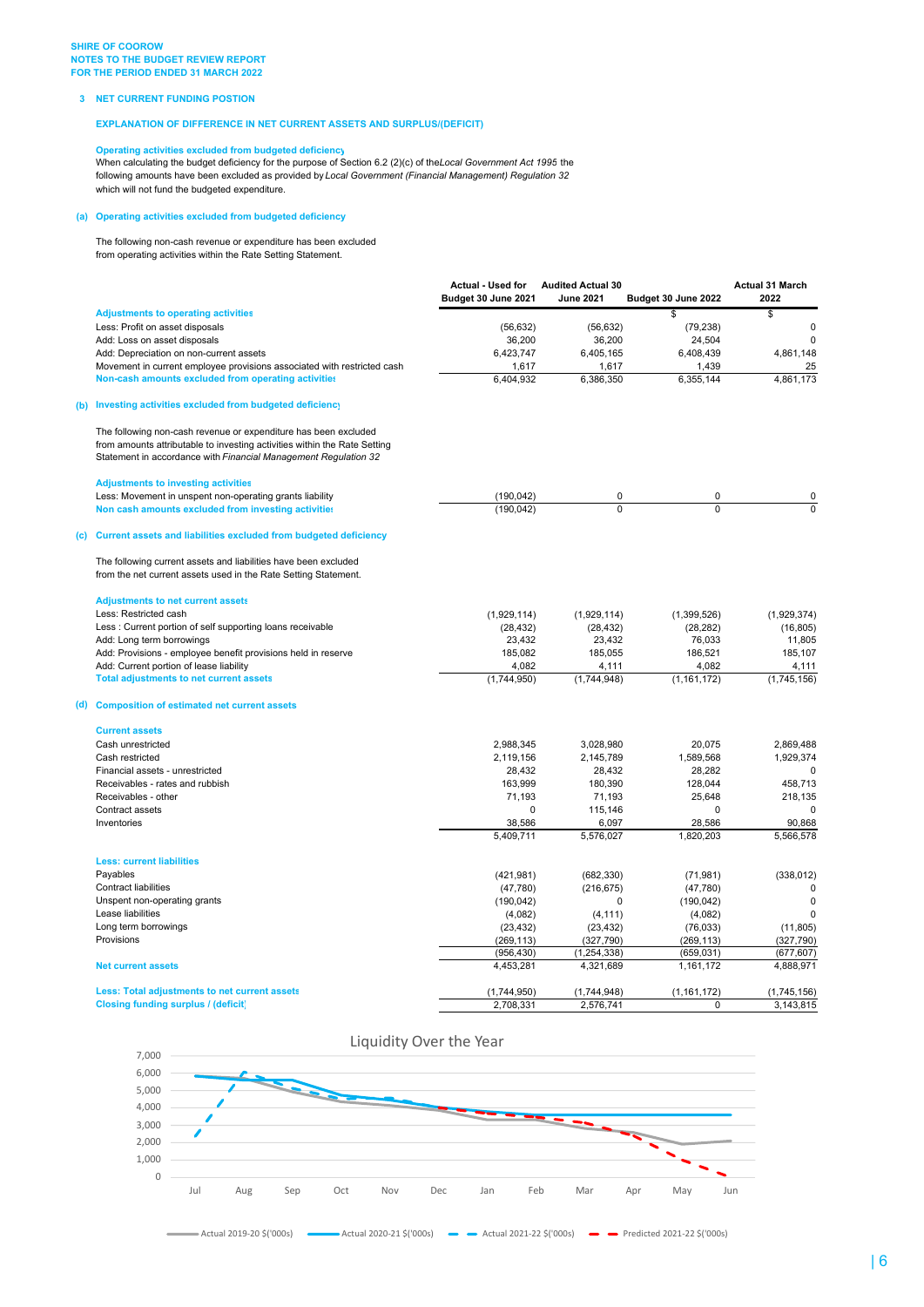### **SHIRE OF COOROW NOTES TO THE BUDGET REVIEW REPORT FOR THE PERIOD ENDED 31 MARCH 2022**

### **3 COMMENTS/NOTES - NET CURRENT FUNDING POSITION (CONTINUED)**

# **SIGNIFICANT ACCOUNTING POLICIES**

Cash and cash equivalents include cash on hand, cash at bank, An asset or liability is classified as current if it is expected to be settled deposits available on demand with banks, other short term highly within the next 12 months, being the Shire of Coorow's liquid investments that are readily convertible to known amounts of operational cycle. In the case of liabilities where the cash and which are subject to an insignificant risk of changes in value Shire of Coorow does not have the unconditional

Bank overdrafts are shown as short term borrowings in current liabilities. settled within the next 12 months. Inventories held for trading are

The Shire of Coorow classifies financial assets at

amortised cost if both of the following criteria are met: **TRADE AND OTHER PAYABLES**

- 
- 
- the contractual terms give rise to cash flows that are solely payments financial year that are unpaid and arise when the of principal and interest. Shire of Coorow becomes obliged to make future

Trade and other receivables include amounts due from ratepayers for normally paid within 30 days of recognition. unpaid rates and service charges and other amounts due from third parties for goods sold and services performed in the ordinary course of **PREPAID RATES** business. Prepaid rates are, until the taxable event has occurred (start of the next

allowances for uncollectible amounts (i.e. impairment). The carrying event occurs, the financial liability is extinguished and the amount of net trade receivables is equivalent to fair value as it is due Shire of Coorowrecognises revenue for the prepaid rates for settlement within 30 days. that have not been refunded.

Trade receivables are held with the objective to collect the contractual **EMPLOYEE BENEFITS** cashflows and therefore measures them subsequently at amortised **Short-Term Employee Benefits** cost using the effective interest rate method. Provision is made for the Shire of Coorow's obligations

is considered to be the same as their fair value. Non-current receivables wholly before 12 months after the end of the annual reporting period in are indexed to inflation, any difference between the face value and fair which the employees render the related service, including wages,

### The Shire of Coorow applies the AASB 9 simplified settled.

approach to measuring expected credit losses using a lifetime expected loss allowance for all trade receivables. To measure the expected credit The Shire of Coorow's obligations for short-term losses, rates receivable are separated from other trade receivables due employee benefits such as wages, salaries and sick leave are to the difference in payment terms and security for rates receivable. recognised as a part of current of financial trade and other payables in

Inventories are measured at the lower of cost and net realisable value. Net realisable value is the estimated selling price in the ordinary **PROVISIONS** course of business less the estimated costs of completion and the Provisions are recognised when the Shire of Coorow estimated costs necessary to make the sale. https://www.has a legal or constructive obligation, as a result of past events, for

A contract asset is the right to consideration in exchange for goods or services the entity has transferred to a customer when that right is Provisions are measured using the best estimate of the amounts conditioned on something other than the passage of time. The required to settle the obligation at the end of the reporting period.

### **CURRENT AND NON-CURRENT CLASSIFICATION**

and bank overdrafts. The control of the control of the control of the control of the control of the control of the control of the control of the control of the control of the control of the control of the control of the co leave, the liability is classified as current even if not expected to be classified as current or non-current based on the **FINANCIAL ASSETS AT AMORTISED COST** Shire of Coorow's intentions to release for sale.

- the asset is held within a business model whose objective is to Trade and other payables represent liabilities for goods and services collect the contractual cashflows, and provided to the Shire of Coorow prior to the end of the payments in respect of the purchase of these goods and services. The **TRADE AND OTHER RECEIVABLES** amounts are unsecured, are recognised as a current liability and are

financial year), refundable at the request of the ratepayer. Rates received Trade receivables are recognised at original invoice amount less any in advance are initially recognised as a financial liability. When the taxable

for short-term employee benefits. Short-term employee benefits are Due to the short term nature of current receivables, their carrying amount benefits (other than termination benefits) that are expected to be settled value is considered immaterial. salaries and sick leave. Short-term employee benefits are measured at the (undiscounted) amounts expected to be paid when the obligation is

the statement position. Shire of Coorow's obligations **INVENTORIES INVENTORIES** *INVENTORIES INVENTORIES INVENTORIES INVENTORIES INVENTORIES INVENTORIES INVENTORIES INVENTORIES INVENTORIES INVENTORIES INVENTORIES INVENTORIES* recognised as provisions in the statement of financial position.

which it is probable that an outflow of economic benefits will result and **CONTRACT ASSETS CONTRACT ASSETS that outflow can be reliably measured.** 

### **CONTRACT LIABILITIES**

An entity's obligation to transfer goods or services to a customer for which the entity has received consideration (or the amount is due) from the customer. Grants to acquire or construct recognisable non-financial assets to be controlled by the Shire of Coorow are recognised as a liability until such time as the Shire of Coorow satisfies its obligations under the agreement.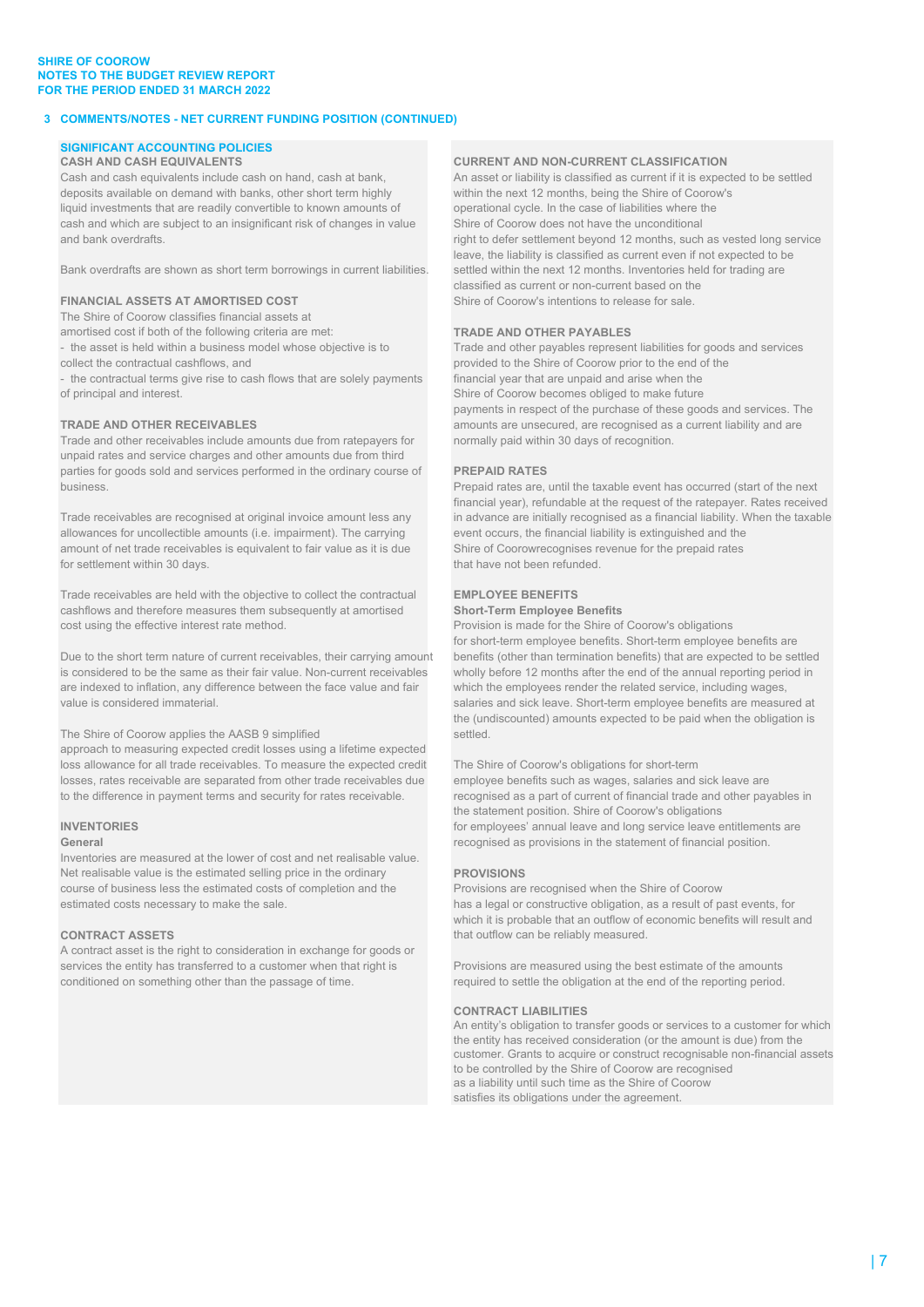### **4. PREDICTED VARIANCES**

| <b>Comments/Reason for Variance</b>                                                                                                                                            | Variance \$<br>Permanent | <b>Timing</b> |
|--------------------------------------------------------------------------------------------------------------------------------------------------------------------------------|--------------------------|---------------|
| <b>4.1 OPERATING REVENUE (EXCLUDING RATES)</b>                                                                                                                                 |                          |               |
| <b>4.1.1 FEES AND CHARGES</b>                                                                                                                                                  |                          |               |
| Increase Planning Application Fees                                                                                                                                             | 37,745                   |               |
| 4.1.2 OPERATING GRANTS, SUBSIDIES AND CONTRIBUTIONS                                                                                                                            |                          |               |
| Received RAC Grant                                                                                                                                                             | 28,000                   |               |
| Increase Members Reimbursement                                                                                                                                                 | 5,000                    |               |
| <b>4.1.6 INTEREST EARNINGS</b>                                                                                                                                                 |                          |               |
| Decrease Interest Earned - Muni and Reserve Funds                                                                                                                              | (20,000)                 |               |
| <b>4.2 OPERATING EXPENSES</b>                                                                                                                                                  |                          |               |
| <b>4.2.1 EMPLOYEE COSTS</b>                                                                                                                                                    |                          |               |
| Increase Contract EHO wages                                                                                                                                                    | (10,000)                 |               |
| <b>4.2.2 MATERIAL AND CONTRACTS</b>                                                                                                                                            |                          |               |
| Increase Leeman Townscape Budget - LRCI and RAC grant funding                                                                                                                  | (68,000)                 |               |
| Increase Coorow Aged Unit 2 Maintenance Budget                                                                                                                                 | (5,000)                  |               |
| Increase Tourism Signage upgrades - LRCI grant funding                                                                                                                         | (50, 128)                |               |
| Rotary Park Improvements - LRCI grant funding                                                                                                                                  | (40,000)                 |               |
| <b>Decrease Consultancy Costs</b>                                                                                                                                              | 75,000                   |               |
| Decrease Contract EHO                                                                                                                                                          | 10,000                   |               |
| <b>4.2.6 INSURANCE EXPENSES</b>                                                                                                                                                |                          |               |
| Increase Members Insurance                                                                                                                                                     | (1,080)                  |               |
| <b>4.2.7 OTHER EXPENDITURE</b>                                                                                                                                                 |                          |               |
| Increase Members - Other Expenses                                                                                                                                              | (1,500)                  |               |
| 4.3.1 NON OPERATING GRANTS, SUBSIDIES AND CONTRIBUTIONS                                                                                                                        |                          |               |
| Decrease Swim Areas Grants                                                                                                                                                     | (4,230,000)              |               |
| <b>4.3.3 PROCEEDS FROM NEW DEBENTURES</b>                                                                                                                                      |                          |               |
| Increase Swim Areas New Loan Borrowings                                                                                                                                        | 4,230,000                |               |
| <b>4.4 CAPITAL EXPENSES</b>                                                                                                                                                    |                          |               |
| <b>4.4.2 LAND AND BUILDINGS</b>                                                                                                                                                |                          |               |
| Increase in Building Capital Works - Coorow Bowling Club, Coorow Golf Club, Maley Park, Coorow Caravan<br>Park Chalets, Coorow Medical Centre and Coorow Caravan Park Building | (455,000)                |               |
| Decrease in Building Capital Works - Coorow Hall, Coorow Aged Unit 2, Coorow Caravan Park Chalets                                                                              | 255,000                  |               |
| 4.4.4 PLANT AND EQUIPMENT                                                                                                                                                      |                          |               |
| Increase in Plant and Equipment - Mosquito Fogger, Grave Shorer (Liner)                                                                                                        | (4, 575)                 |               |
| <b>4.4.6 INFRASTRUCTURE ASSETS - OTHER</b>                                                                                                                                     |                          |               |
| Decrease - Footpaths - Nairn Street                                                                                                                                            | 25,000                   |               |
|                                                                                                                                                                                | (45,000)                 |               |
| Increase Footpaths - Agonis and Dynamite Bay<br>Decrease Project Account - LRCI Phase 1 and Phase 2 allocated to correct costing accounts                                      | 851,128                  |               |
| Increase in Capital Other Infrastructure Works - Leeman Playground, Coastal BBQ's, Coorow Sports Courts,                                                                       |                          |               |
| Lot 601, Greenhead, 3 Bays Walkways, Hunter Bay Stairs, Coorow Caravan Park (Capital - Other<br>Infrastructure)                                                                | (305,000)                |               |
| <b>4.5 OTHER ITEMS</b>                                                                                                                                                         |                          |               |
| 4.5.11 TRANSFER FROM RESERVES (RESTRICTED ASSETS)                                                                                                                              |                          |               |
| <b>TOUR - Transfer From Reserve</b>                                                                                                                                            | (150,000)                |               |
| 4.5.2 OPENING FUNDING SURPLUS(DEFICIT)                                                                                                                                         |                          |               |
| Difference to Audited Surplus                                                                                                                                                  | (131, 590)               |               |
| <b>Total Predicted Variances as per Annual Budget Review</b>                                                                                                                   | 0                        |               |
|                                                                                                                                                                                |                          |               |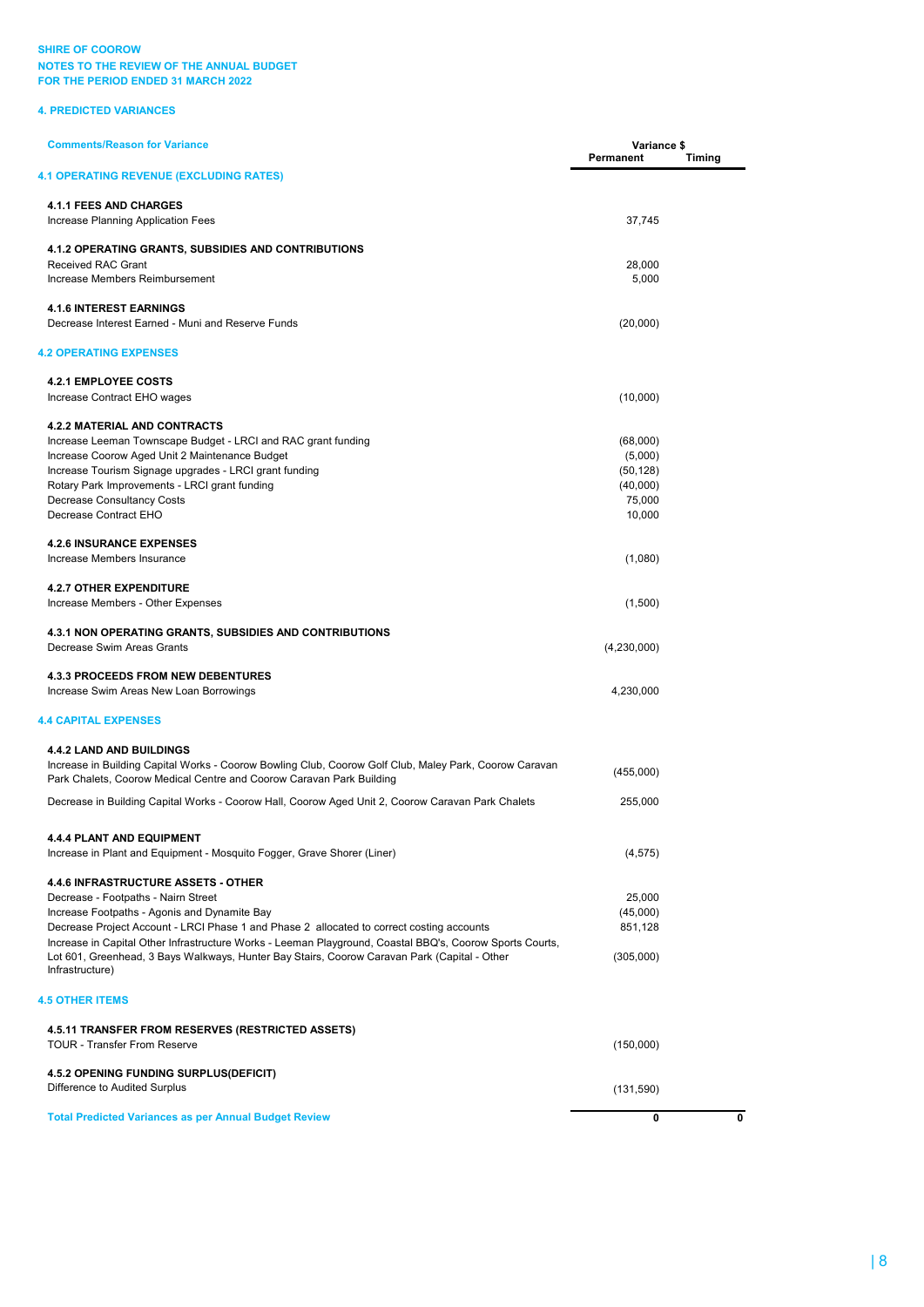#### **SHIRE OF COOROW NOTES TO THE BUDGET REVIEW REPORTFOR THE PERIOD ENDED 31 MARCH 2022**

### **5. BUDGET AMENDMENTS**

**Amendments to original budget since budget adoption. Surplus/(Deficit)**

| <b>GL Account Code</b> | <b>Description</b>                                        | Council<br><b>Resolution</b> | Classification            | No Change -<br>(Non Cash<br>Items) Adjust. | Increase in<br><b>Available Cash</b> | Decrease in<br><b>Available Cash</b> | <b>Amended Budget</b><br><b>Running Balance</b> | <b>Comments</b>                                                                         |
|------------------------|-----------------------------------------------------------|------------------------------|---------------------------|--------------------------------------------|--------------------------------------|--------------------------------------|-------------------------------------------------|-----------------------------------------------------------------------------------------|
|                        |                                                           |                              |                           | S.                                         | \$                                   | \$                                   | \$                                              |                                                                                         |
|                        | <b>Budget Adoption</b>                                    |                              | Opening Surplus(Deficit)  |                                            |                                      | (131, 590)                           | (131,590)                                       | Difference of Budgeted vs Actual Surplus                                                |
| <b>BC031</b>           | Coorow Bowling Club - Install New bar and Flooring        |                              | <b>Capital Expenses</b>   |                                            |                                      | (15,000)                             | (146, 590)                                      | Increase Budget as works were higher than<br>expected                                   |
| <b>BC033</b>           | Coorow Hall - Small Kitchen and Bar Additions             |                              | <b>Capital Expenses</b>   |                                            | 15,000                               |                                      | (131,590)                                       | Decrease Budget as works came in lower than<br>expected                                 |
| <b>BC050</b>           | Coorow Golf Club Buildings - Replace Glass                |                              | <b>Capital Expenses</b>   |                                            |                                      | (5,000)                              | (136, 590)                                      | Increase Budget as works were higher than<br>expected                                   |
| W075                   | Leeman Townscape                                          |                              | <b>Operating Expenses</b> |                                            |                                      | (28,000)                             | (164, 590)                                      | RAC Grant Funding Expense - Ruddock St                                                  |
| 131007100              | <b>RAC Grant</b>                                          |                              | <b>Operating Revenue</b>  |                                            | 28,000                               |                                      | (136, 590)                                      | RAC Grant Funding Income - Ruddock St                                                   |
| 140705300              | Mosquito Fogger                                           |                              | <b>Capital Expenses</b>   |                                            |                                      | (2,000)                              | (138, 590)                                      | Increase due to buying two foggers.                                                     |
| <b>BC010</b>           | Coorow Aged Unit 2                                        |                              | <b>Capital Expenses</b>   |                                            | 40,000                               |                                      | (98, 590)                                       | Decrease Budget as works came in lower than<br>expected                                 |
| <b>BM010</b>           | Coorow Aged Unit 2                                        |                              | <b>Operating Expenses</b> |                                            |                                      | (5,000)                              | (103, 590)                                      | Increase Budget as capital works became<br>maintenance works.                           |
| FC114                  | Leeman Footpath - Nairn Street                            |                              | <b>Capital Expenses</b>   |                                            | 25,000                               |                                      | (78, 590)                                       | Drought Funding Projects - works completed<br>and paid for in the 20/21 Financial year. |
| OC101                  | LRCI Phase 1 Carried over projects - Playground and BBQ's |                              | <b>Capital Expenses</b>   |                                            | 75,000                               |                                      | (3,590)                                         | Moved Capital LRCI Phase 1 Works to correct<br>accounts                                 |
| OC054                  | Leeman Playground                                         |                              | <b>Capital Expenses</b>   |                                            |                                      | (51,000)                             | (54, 590)                                       | Moved Capital LRCI Phase 1 Works to correct<br>accounts                                 |
| <b>OC070</b>           | BBQ's                                                     |                              | <b>Capital Expenses</b>   |                                            |                                      | (28,000)                             | (82, 590)                                       | Moved Capital LRCI Phase 1 Works to correct<br>accounts                                 |
| OC101                  | LRCI Phase 2 - TBD works                                  |                              | <b>Capital Expenses</b>   |                                            | 776,128                              |                                      | 693,538                                         | Moved Capital LRCI Phase 2 Works to correct<br>accounts                                 |
| OC034                  | Coorow Sports Courts                                      |                              | <b>Capital Expenses</b>   |                                            |                                      | (31,000)                             | 662,538                                         | Moved Capital LRCI Phase 2 Works to correct<br>accounts                                 |
| <b>BC034</b>           | Maley Park Upgrades                                       |                              | <b>Capital Expenses</b>   |                                            |                                      | (100,000)                            | 562,538                                         | Moved Capital LRCI Phase 2 Works to correct<br>accounts                                 |
| <b>BC067</b>           | Caravan Park Chalets                                      |                              | <b>Capital Expenses</b>   |                                            |                                      | (300,000)                            | 262,538                                         | Moved Capital LRCI Phase 2 Works to correct<br>accounts                                 |
| W029                   | Tourism Signage upgrade                                   |                              | <b>Operating Expenses</b> |                                            |                                      | (50, 128)                            | 212,410                                         | Moved Capital LRCI Phase 2 Works to correct<br>accounts                                 |
| FC143                  | Leeman Footpath - Agonis                                  |                              | <b>Capital Expenses</b>   |                                            |                                      | (25,000)                             | 187,410                                         | Moved Capital LRCI Phase 2 Works to correct<br>accounts                                 |
| OC064                  | Lot 601, Greenhead                                        |                              | <b>Capital Expenses</b>   |                                            |                                      | (40,000)                             | 147,410                                         | Moved Capital LRCI Phase 2 Works to correct<br>accounts                                 |
| W075                   | Leeman Streetscape                                        |                              | <b>Operating Expenses</b> |                                            |                                      | (40,000)                             | 107,410                                         | Moved Capital LRCI Phase 2 Works to correct<br>accounts                                 |
| W036                   | Rotary Park                                               |                              | <b>Operating Expenses</b> |                                            |                                      | (40,000)                             | 67,410                                          | Moved Capital LRCI Phase 2 Works to correct<br>accounts                                 |
| OC065                  | 3 Bays Walkways                                           |                              | <b>Capital Expenses</b>   |                                            |                                      | (100,000)                            | (32, 590)                                       | Moved Capital LRCI Phase 2 Works to correct<br>accounts                                 |
| OC065                  | <b>Hunter Bay Stairs</b>                                  |                              | <b>Capital Expenses</b>   |                                            |                                      | (30,000)                             | (62, 590)                                       | Moved Capital LRCI Phase 2 Works to correct<br>accounts                                 |
| FC179                  | Green Head Footpath - Dynamite Bay                        |                              | <b>Capital Expenses</b>   |                                            |                                      | (20,000)                             | (82, 590)                                       | Moved Capital LRCI Phase 2 Works to correct<br>accounts<br>g                            |